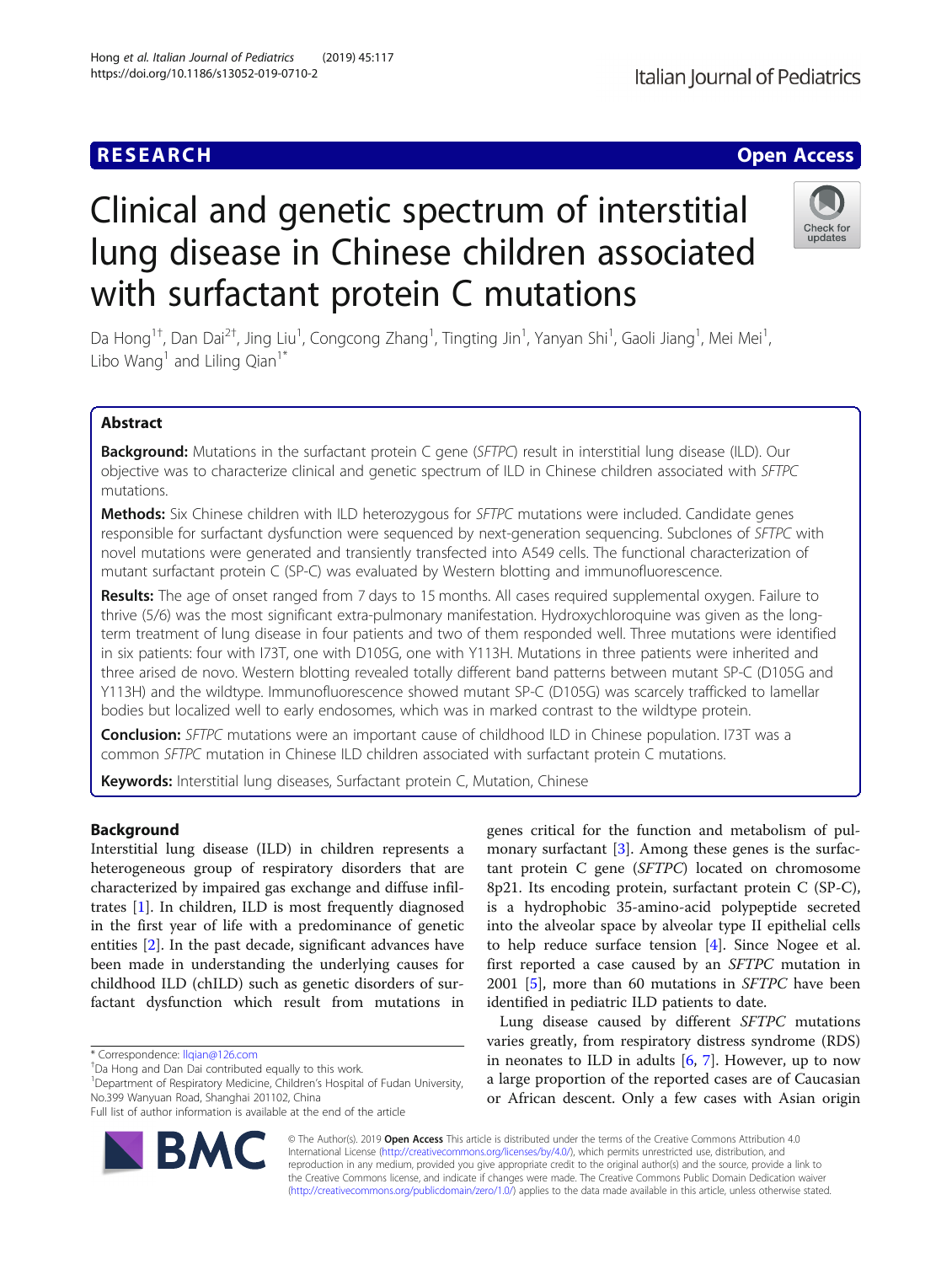were reported [[8](#page-6-0)–[10\]](#page-6-0). Whether patients with different geographic and ethnic origins differ in clinical and genetic spectrum remains unclear. With the increase of awareness of this disease and advances in diagnostic technique, although rare, we discover that SFTPC mutations account for a substantial proportion of unexplained ILD with early onset in our Chinese population. Recently, Chen J et al. [[11\]](#page-6-0) reported 18 Chinese cases with surfactant dysfunction. Among the 15 patients who had SFTPC mutations, 5 different mutations were identified. However, the information regarding the genotype as well as the choice of treatments and therapeutic response of Chinese patients is still limited. Here, we report the clinical features and genetic findings in 6 Chinese subjects heterozygous for SFTPC mutations to expand the genetic and clinical spectrum.

## Methods

## Patients

In this study the subjects were identified among symptomatic infants and children who were clinically diagnosed as chILD and suspected of having genetic surfactant dysfunction and then referred for candidate gene sequencing in the laboratory at Children's Hospital of Fudan University between 2013 and 2018. According to an American Thoracic Society guideline [\[12](#page-6-0)], a child is regarded as having chILD if at least three of the following four criteria are present: (1) respiratory symptoms (cough, rapid and/or difficult breathing, or exercise intolerance); (2) respiratory signs (tachypnea, adventitious sounds, retractions, digital clubbing, failure to thrive, or respiratory failure); (3) hypoxemia; and (4) diffuse abnormalities on a chest radiograph or CT scan. Meanwhile, common diseases that can cause ILD were excluded as primary diagnosis by echocardiography and the screening of pathogens, autoimmune antibodies and immune deficiency. Clinical data were collected during the study. This study was approved by the ethics committees of Children's Hospital of Fudan University. Written informed consent was obtained from all parents or guardians of the patients.

## Genetic analysis

Genomic DNA was isolated from blood of the patients and their parents using the QIAamp DNA Blood Mini kit (Qiagen, Hilden, Germany). Molecular analysis of the disease-causing genes SFTPB, SFTPC, ABCA3, NKX2–1, CSF2RA and CSF2RB were performed through a self-designed gene panel using Ion Torrent PGM (Life Technologies). Targeted genomic regions covered exons and their flanking sequences of these six genes responsible for surfactant dysfunction. Library preparation was conducted by multiplex amplification using the Ion Ampli-Seq Library Kit 2.0 (Life Technologies). Sequencing was

performed using 316 v2 chips (Life Technologies) on the Ion Torrent PGM platform. We use Torrent Suite software (Life Technologies) to compare base calls. Then we use NextGENe software (SoftGenetics) to read alignments and to call variants with the human reference genome hg19 (NCBI). The variants were then compared with dbSNP. Novel variants were analyzed with in silico tools MutationTaster, SIFT and PolyPhen2.

The validation of the variants was performed by PCR followed by direct Sanger sequencing using 3500XL Genetic Analyzer (Applied Biosystems).

## Functional analysis of SFTPC D105G mutation

The methods used to characterize SFTPC D105G mutation such as SFTPC cDNA expression constructs, A549 cell line transfection, Western blotting and immunofluorescence were described previously [[13\]](#page-6-0).

For construction of mutant Flag/SP- $C^{D105G}$ , mutagenesis was performed by inverse PCR using KOD Plus Mutagenesis Kit (Toyobo, Japan) with pCDH-EGFP-Flag/SP-C<sup>WT</sup> serving as a template. The 5′ (forward) primer used for mutagenesis: GCTACCAGCAGCTGCTGATC. The 3′ (reverse) primer: CATACACCACGAGGCCAGTG. All constructs were confirmed by Sanger sequencing.

## Results

## Clinical presentation

From 2013 to 2018, 45 patients were referred for candidate gene sequencing. The age at onset ranged from 0 month to 9 years. Twenty-six were males and 19 females. Six patients (6/45, 13.3%) with heterozygous SFTPC mutations were identified (Table [1](#page-2-0)). One patient (patient 3) has been reported previously [\[13](#page-6-0)], but was included into this study because of additional follow-up information. All 6 patients were of Chinese Han origin and born at term with uneventful pregnancy and delivery. There were three males and three females. The age at onset of patients with SFTPC mutations ranged from 7 days to 15 months (median 2.5 months) which seems to be earlier than those without surfactant dysfunction (median 1.2 years). There were no difference in symptoms and signs such as cough, tachypnea and cyanosis between patients with and without surfactant dysfunction. However, Failure to thrive was more prevalent in patients with *SFPTC* mutations (5/6) than those without surfactant dysfunction (12/39).

## Genetic results

Out of all 6 patients, 4 patients carried the hot spot mutation I73T of which two were inherited and two arised de novo (Table [2\)](#page-3-0). Patient 2 was the only one who had a family history of a brother with ILD at 1 year of life. In patient 5, we discovered a once reported mutation D105G [[14\]](#page-6-0). His father and sister who carried the same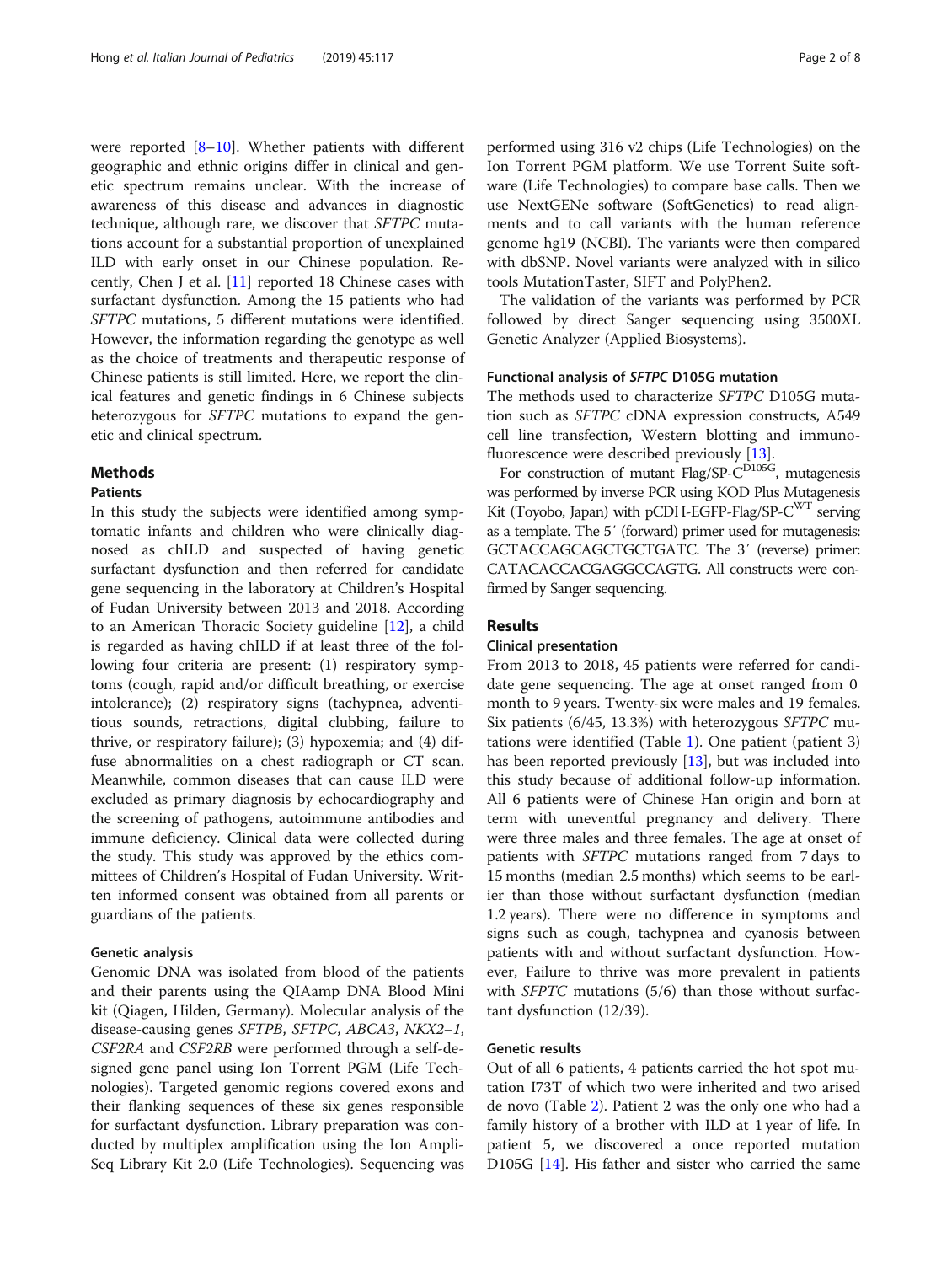<span id="page-2-0"></span>

|         |                         |                 |                                                                  | Table 1 Clinical presentation of 6 Chinese children with SFTPC mutations                                   |                                                                                                         |                      |                                                                                          |                     |
|---------|-------------------------|-----------------|------------------------------------------------------------------|------------------------------------------------------------------------------------------------------------|---------------------------------------------------------------------------------------------------------|----------------------|------------------------------------------------------------------------------------------|---------------------|
|         | Patient Female/<br>Male | Age at<br>onset | Symptoms                                                         | Assisted ventilation                                                                                       | Radiology                                                                                               | Failure to<br>thrive | Other                                                                                    | Outcome             |
|         |                         | $\frac{2}{3}$   | Chronic cough<br>Tachypnea<br>Cyanosis                           | Invasive mechanical ventilation<br>Home oxygen therapy at<br>1.5-2L-min <sup>-1</sup> for 3y<br>for 1 week | Ground-glass opacity, Interstitial<br>changes                                                           | Yes                  | Clubbed-finger, chest deformity, Alive at 5.5y<br>PH, RCE, laryngomalacia                |                     |
|         |                         | 15m             | Chronic cough<br>Respiratory<br>Tachypnea<br>Cyanosis<br>failure | Invasive mechanical ventilation<br>for 6 m at ICU                                                          | Cyst-like lesions, and Chronic<br>Bilateral diffuse infiltration,<br>pulmonary fibrosis                 | $\frac{1}{2}$        | TSH elevation                                                                            | Deceased at 22<br>ε |
|         |                         | 7d              | Chronic cough<br>Tachypnea                                       | 15 m and intermittent flow for 4 m<br>Home oxygen(1 L·min <sup>-1</sup> ) for                              | Bilateral diffuse infiltration,<br>Ground-glass opacity                                                 | Yes                  | Moderate malnutrition                                                                    | Alive at 3y         |
| 4       | Σ                       | 2m              | Tachypnea                                                        | Supplemental oxygen with low<br>flow (1 L-min-1) and intermittent<br>high flow for 6m                      | Bilateral diffuse infiltration,<br>and interstitial changes                                             | Yes                  | Severe malnutrition<br>Pectus excavatum                                                  | Deceased at 8m      |
| 5       | Σ                       | 7 <sub>m</sub>  | Chronic cough<br>Tachypnea                                       | Nasal oxygen (0.5-1 L-min-1) for 8m Ground-glass opacity                                                   | Interstitial changes                                                                                    | Yes                  | Severe malnutrition                                                                      | Alive at 2y         |
| $\circ$ | Σ                       | 3m              | Tachypnea<br>Cyanosis                                            | Mask oxygen (3.5-4 L-min-1) for<br>27m                                                                     | opacity, Scattered subpleural cyst<br>Lung transmittance significantly<br>reduced, Diffuse ground-glass | Yes                  | sternum, Moderate malnutrition<br>Pectus excavatum deformity,<br>Depression in the lower | Alive at 30m        |
|         |                         |                 | PH Pulmonary hypertension, RCE right cardiac enlargement         |                                                                                                            |                                                                                                         |                      |                                                                                          |                     |

| ١<br>$\frac{1}{2}$                |
|-----------------------------------|
| $\ddotsc$<br>ί<br>l               |
| ١                                 |
| $\overline{ }$                    |
| ļ<br>1<br>-<br>-                  |
| I<br>١<br>í<br>Ï<br>i.            |
| j                                 |
| $+ - - -$<br>١                    |
| ś<br>I<br>I<br>$\frac{1}{2}$<br>j |
|                                   |
| $\overline{\phantom{a}}$<br>I     |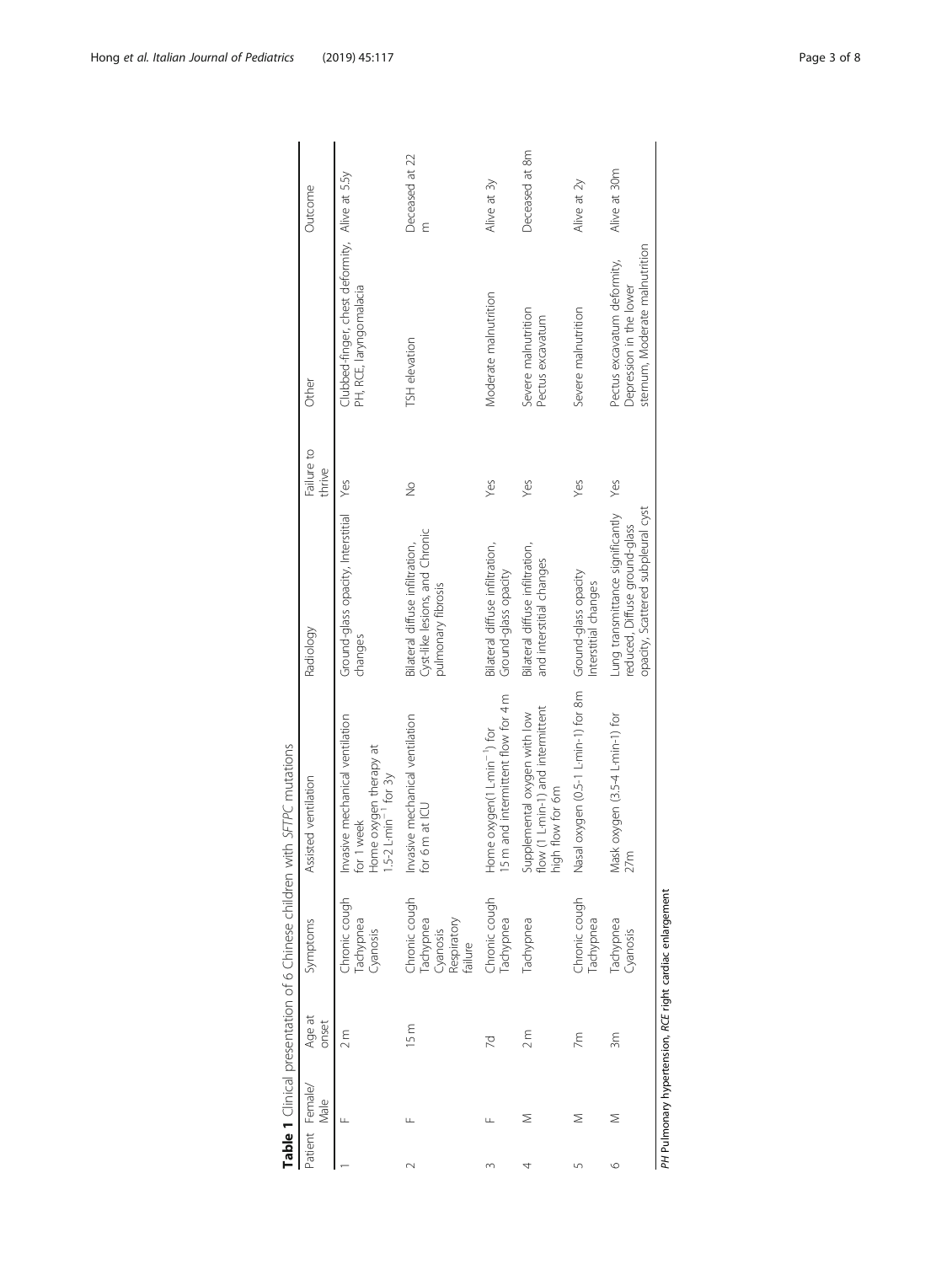<span id="page-3-0"></span>Table 2 Genetic information and family history of 6 patients with SFTPC mutations

| Patient                  | <b>Mutation</b>        | De novo or inherited         | SIFT/polyphen2    | Family history                         |
|--------------------------|------------------------|------------------------------|-------------------|----------------------------------------|
|                          | c.218 T > C, p.173 T   | Father I73T                  | Damaging/damaging | No.                                    |
| $\overline{\phantom{a}}$ | c.218 T > C, p.173 T   | Mother I73T<br>Brother I73T  | Damaging/damaging | Yes (brother diagnosed ILD at 1 years) |
| 3                        | $c.337T > C$ , p.Y113H | De novo                      | Damaging/damaging | No.                                    |
| $\overline{4}$           | c.218 T > C, p.173 T   | De novo                      | Damaging/damaging | No                                     |
| 5                        | $c.314A > G$ , p.D105G | Father D105G<br>Sister D105G | Damaging/damaging | No                                     |
| 6                        | c.218 T > C, p.173 T   | De novo                      | Damaging/damaging | No.                                    |

mutation were asymptomatic. The patient 3 carrying a novel mutation Y113H was described previously [[13](#page-6-0)].

## Follow-up

Empiric therapy such as corticosteroids, diuretics, antibiotics, aminophylline and cardiac stimulant were used when needed during exacerbations. Hydroxychloroquine was given as the long-term treatment of lung disease in four patients (Table [3\)](#page-4-0). Two of them responded well with an ensuing catch-up of growth and withdrawal of oxygen supply. One (patient 6) responded partially with a decreased demand of oxygen, however weight gain was not remarkable due to repeated diarrhea caused by food allergy. As for the overall outcome, four patients survived with moderate or significant improvement while two died at 8 and 22 months respectively.

### Functional analysis of novel mutation

The mutation D105G was only once reported by Willander et al. [\[14](#page-6-0)] However, in that report, the mutation carried by two ILD patients was inherited from their asymptomatic parents which was similar to our report. Moreover, no functional data of this mutation is currently available. Therefore, in order to determine the pathogenicity of the mutation, Western blotting and immunofluorescence were performed in A549 cells transfected with wild-type and D105G mutant SFTPC expression constructs.

To identify potential processing differences between proSP- $C^{WT}$ , proSP- $C^{Y113H}$  and proSP- $C^{D105G}$ , lysates of A549 cells transiently transfected with Flag/SP-C<sup>WT</sup>, Flag/  $SP-C<sup>Y113H</sup>$  and Flag/SP-C<sup>D105G</sup> expression constructs were analyzed by Western blotting. As is shown in Fig. [1](#page-5-0), compared with proSP-CWT, multiple bands were missing for proSP-C<sup>Y113H</sup> and proSP-C<sup>D105G</sup>. Meanwhile, an additional band at 20 kDa was observed for proSP-C<sup>D105G</sup>.

Immunofluorescence showed the intracellular localization of proproteins differed between A549 cells expressing  $proS P-C<sup>WT</sup>$  and  $proS P-C<sup>D105G</sup>$  (Fig. [2](#page-5-0)). ProSP- $C<sup>WT</sup>$  was localized to CD63 (a marker for lamellar bodies and lysosomes)-positive and EEA1 (a marker for early endosome) negative vesicles, the expected target vesicle for the wild-type

proSP-C. On the contrary, proSP-C<sup>D105G</sup> hardly colocalized with CD63 but localized well with EEA1 indicating abnormal trafficking and accumulation in early endosomes.

Functioanal analysis of mutation Y113H was described previously [[13](#page-6-0)]. Briefly, in addition to different band patterns revealed by Western blotting as we mentioned above, ultrastructural analysis by transmission electron microscopy showed disorganized cytoplasmic organelles with hollow or eccentrically packed inclusions in cells expressing proSP-C<sup>Y113H</sup>. Immunofluorescence demonstrated that  $proj_{P}$  proSP- $C^{Y113H}$  was scarcely trafficked to lamellar bodies but localized well to early endosomes, which was in marked contrast to the wild type protein.

## **Discussion**

The identification of SFTPC mutations has led to significant advances in the diagnosis of interstitial lung disease in infancy and childhood. Due to the lack of diagnostic techniques, patients with SP-C dysfunction were frequently misdiagnosed in the past decades in China. In this study, we described 6 Chinese ILD patients with detailed clinical and genetic information which may help to provide a recognisable pattern for identifying such rare cases in clinical practice.

Most of the patients reported in our study had symptoms within the first year of life and then gradually developed dependence of oxygen with a finding of groundglass pattern on chest CT. This was consistent with other studies reported by pediatric centers in Western countries [\[15,](#page-6-0) [16](#page-6-0)]. Our study showed an earlier age of onset and a more prevalent failure to thrive in group with SFTPC mutations. Referral for genetic analysis should be preferred in ILD patients with these features.

The severity of individuals with SFTPC mutations vary greatly, from severe RDS in neonates to mild interstitial lung disease in adults [\[6](#page-6-0), [17](#page-6-0), [18\]](#page-6-0). Clinical outcome at follow-up in our report varied from healthy (age 3 years) to deceased (age 8 and 22 months). Hydroxychloroquine has been reported to improve the clinical status of cases with SFTPC mutations. In some case series, 50 to 100% patients responded well to hydroxychloroquine treatment [\[16,](#page-6-0) [19](#page-6-0), [20](#page-6-0)]. The exact mechanism of action of hydroxychloroquine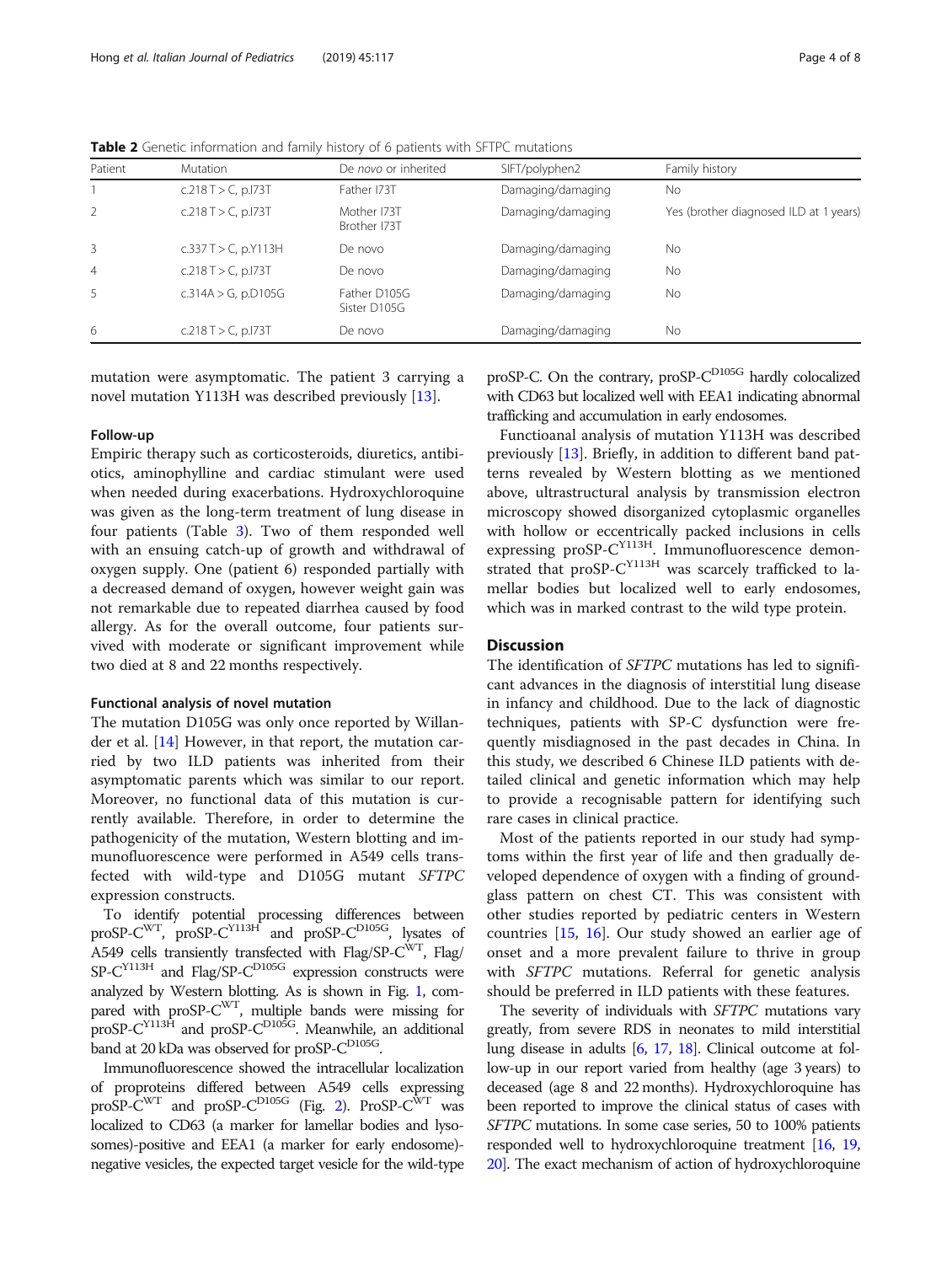<span id="page-4-0"></span>

|         | Patient Presentation at onset                                        | Physical development                                                                    | Management                                                                                                               | Long-term treatment of lung disease<br>(method/starting age/ending age)                                                                                                        | Improvement                                                                                                                                                 | Symptoms at last<br>observation (age)                                       |
|---------|----------------------------------------------------------------------|-----------------------------------------------------------------------------------------|--------------------------------------------------------------------------------------------------------------------------|--------------------------------------------------------------------------------------------------------------------------------------------------------------------------------|-------------------------------------------------------------------------------------------------------------------------------------------------------------|-----------------------------------------------------------------------------|
|         | Severe pneumonia<br>Respiratory failure                              | (approximate to P3)<br>Low weight at 7 m<br>Normal height                               | Mechanical ventilation<br>Digoxin, Diuretic<br>Oral prednisone<br>Aminophylline<br>Montelukast<br>Antibiotics            | Home oxygen therapy                                                                                                                                                            | Moderate                                                                                                                                                    | Exercise tolerance reduction,<br>Tachypnea after strenuous<br>exercise (5y) |
| Z       | Severe pneumonia<br>Respiratory failure                              | Normal weight (P10-25)                                                                  | Mechanical ventilation<br>Antibiotics, Diuretic<br>Cardiac stimulant<br>Systemic steroids<br>Aminophylline<br>Surfactant | Persistent mechanical ventilation at<br>ICU (15 m to 22 m until giving<br>up treatment)                                                                                        | No improvement                                                                                                                                              | Recurrent pneumothorax<br>Respiratory failure (22 m<br>died)                |
| 3       | Pneumonia                                                            | Low weight at 9 m (below<br>P3)                                                         | Persistent low flow oxygen<br>Antibiotics<br>therapy                                                                     | Family oxygen therapy(7d to 19 m),<br>HCQ(10 mg kg <sup>-1</sup> d <sup>-1</sup> from 13 m to<br>36 m at present)                                                              | Significant (withdrawal of<br>oxygen and weight rises<br>to normol after 6 m HCQ<br>treatment)                                                              | Asymptomatic (3y)                                                           |
| 4       | Severe pneumonia<br>Pectus excavatum                                 | Low weight at 5 m(below<br>P3)                                                          | High flow and low flow oxygen<br>Nasal feeding<br>Antibiotics<br>inhalation                                              | $HCO(10 mg \cdot kg^{-1} d^{-1}$ last for a month<br>Family oxygen therapy (5 m to 8 m),<br>until dead)                                                                        | No improvement                                                                                                                                              | Recurrent fever at home<br>Failure to thrive (7 m)<br>Deceased (8 m)        |
| 5       | Pneumonia                                                            | veight<br>and<br>Low height and low w<br>at 1y(height below P3,<br>weight far below P3) | Persistent low flow oxygen<br>Antibiotics<br>therapy                                                                     | Family oxygen therapy (7 m to<br>15 m), HCQ(10 mg·kg¯ 'd¯ ' from<br>11 m to 24 m at present)                                                                                   | Significant (withdrawal of<br>weight gain (P3 at 24 m)<br>oxygen after 4 m HCQ<br>treatment), and slight                                                    | Mild dysphagia (24 m)<br>Language retardation                               |
| $\circ$ | Repeated diarrhea (food<br>Pectus excavatum<br>Pneumonia<br>allergy) | Low weight at 2y (below<br>P3)                                                          | Mask oxygen inhalation<br>Nasal feeding<br>Antibiotics                                                                   | Family oxygen therapy (5 m to 27 m),<br>$HCO$ (5 mg $kg^{-1}$ d <sup>-1</sup> from 24 m for a<br>month then 10 mg·kg <sup>-1</sup> d <sup>-1</sup> for<br>5 months at present) | in oxygen demand(from<br>slightly), Slight decrease<br>Moderate (Weight gain<br>initial $3.5-4$ L·min <sup>-1</sup> to<br>3 L-min <sup>-1</sup> at present) | Psychomotor retardation<br>Increase in food intake<br>$(30 \text{ m})$      |

Table 3 Therapy and follow-up of 6 patients with SFTPC mutations **Table 3** Therapy and follow-up of 6 patients with SFTPC mutations

HCQ Hydroxychloroquine HCQ Hydroxychloroquine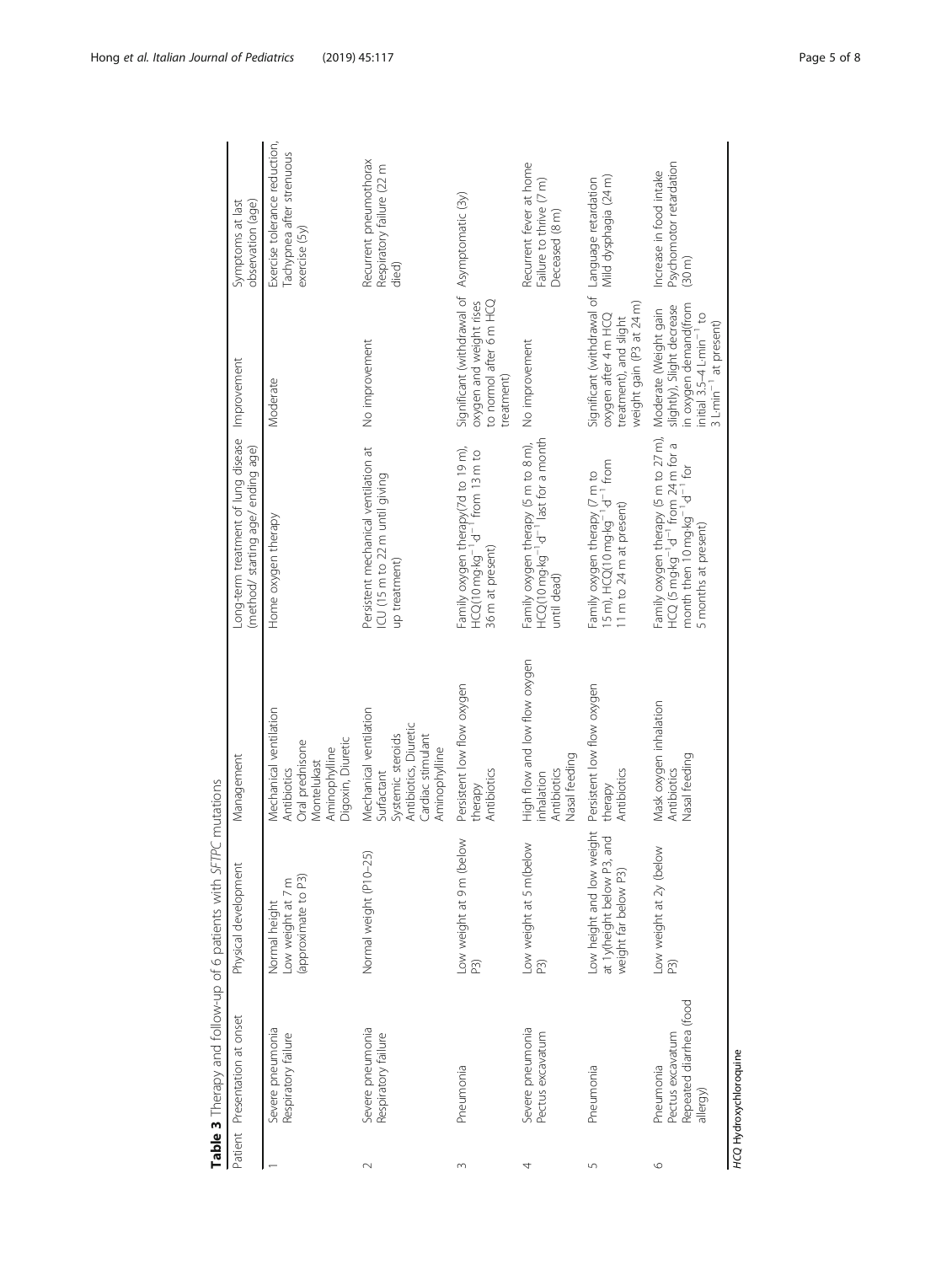is unknown. In addition to having anti-inflammatory properties, hydroxychloroquine has been shown to cause inhibition of the intracellular processing of the precursor of SP-C [[21\]](#page-6-0), which may explain its therapeutic effects. 50% (2/4) of our patients responded well to hydroxychloroquine (initiated from 11 months and 13 months of life respectively) and one responded partially (initiated from 24 months of life). However, it should be noted that in the only case not



responsive to hydroxychloroquine (initiated from 7 months of life), treatment had just begun for 1 month until he died of pulmonary exacerbation. Nowadays there are still few centers choosing hydroxychloroquine to treat ILD patients resulting from SFTPC mutations in China. In the future, more cases and longterm follow-up will be needed to determine the efficacy.

In terms of the genetic findings, we identified 3 different mutations in 6 patients, including two known and a novel mutations. I73T was the most common mutation accounting for 66.7% (4/6) of our patients which was consistent with other literature (28–68%) [[15](#page-6-0), [20](#page-6-0), [22](#page-6-0)]. Mutations in half of the cases were inherited from parents and only one had family history suggesting imcomplete penetrance. The mechanism of imcomplete penetrance in this disease was still elusive. It was reported that heterozygosity for ABCA3 (another gene responsible for surfactant dysfunction) mutations modifies the severity of lung disease in individuals with the same SFTPC mutation suggesting modifier genes may be involved [[23\]](#page-6-0). In addition, Kaltenborn et al. [[24\]](#page-7-0) discovered infection with respiratory syncytial virus potentiated the mutational effects on loss of lung epithelial cell differentiation induced by ABCA3 mutation. This study indicated that environmental factors such as viral infections may also have a key role in modulating the disease course thus contributing to the phenomenon of imcomplete penetrance.

The mutation D105G identified in patient 5 was once reported [\[14\]](#page-6-0). However, the father and sister of the patient who also carried the mutation showed no signs of any lung diseases leading us to questioning the pathogenicity of the mutation. Moreover, no functional data of this mutation is currently available. So together with the novel mutation Y113H, in vitro functional study was performed. According to previous research, many SFTPC mutations such as exon 4 deletion cause chronic accumulation of misfolded proSP-C leading to endoplasmic reticulum (ER) stress and alveolar type II cell apoptosis [\[25,](#page-7-0) [26](#page-7-0)]. In our Western bloting analysis, multiple bands of  $projP-C^{Y113H}$  and  $projP-C^{D105G}$ were missing or significantly reduced when compared with the wild-type proprotein suggesting aberrant protein processing of both mutant proteins. However, an accumulated proprotein at 20 kDa was observed for proSP-C $^{D105G}$  while not for proSP-CY113H indicating distinct proprotein processing. Immunofluorescence assay of transfected A549 cells showed proSP- $C^{Y113H}$  and proSP- $C^{D105G}$  both predominantly colocalized with EEA1 but not with lamellar body marker CD63. So we speculate, unlike proSP-C<sup>WT</sup> secreted via lamellar body fusion with the plasma membrane and then catabolized mainly by alveolar macrophages, misfolded proSP-C<sup>Y113H</sup> and proSP-C<sup>D105G</sup> were endocytosed into endosome. ProSP-C<sup>D105G</sup> may trigger the unfolded

<span id="page-5-0"></span>**WT Y113H** D105G Vector 35 kDa 25 kDa 20 kDa **B-tubulin** ProSP-C

Fig. 1 Processing features of ProSP-C<sup>WT</sup>, ProSP-C<sup>Y113H</sup>

and ProSP-CD105G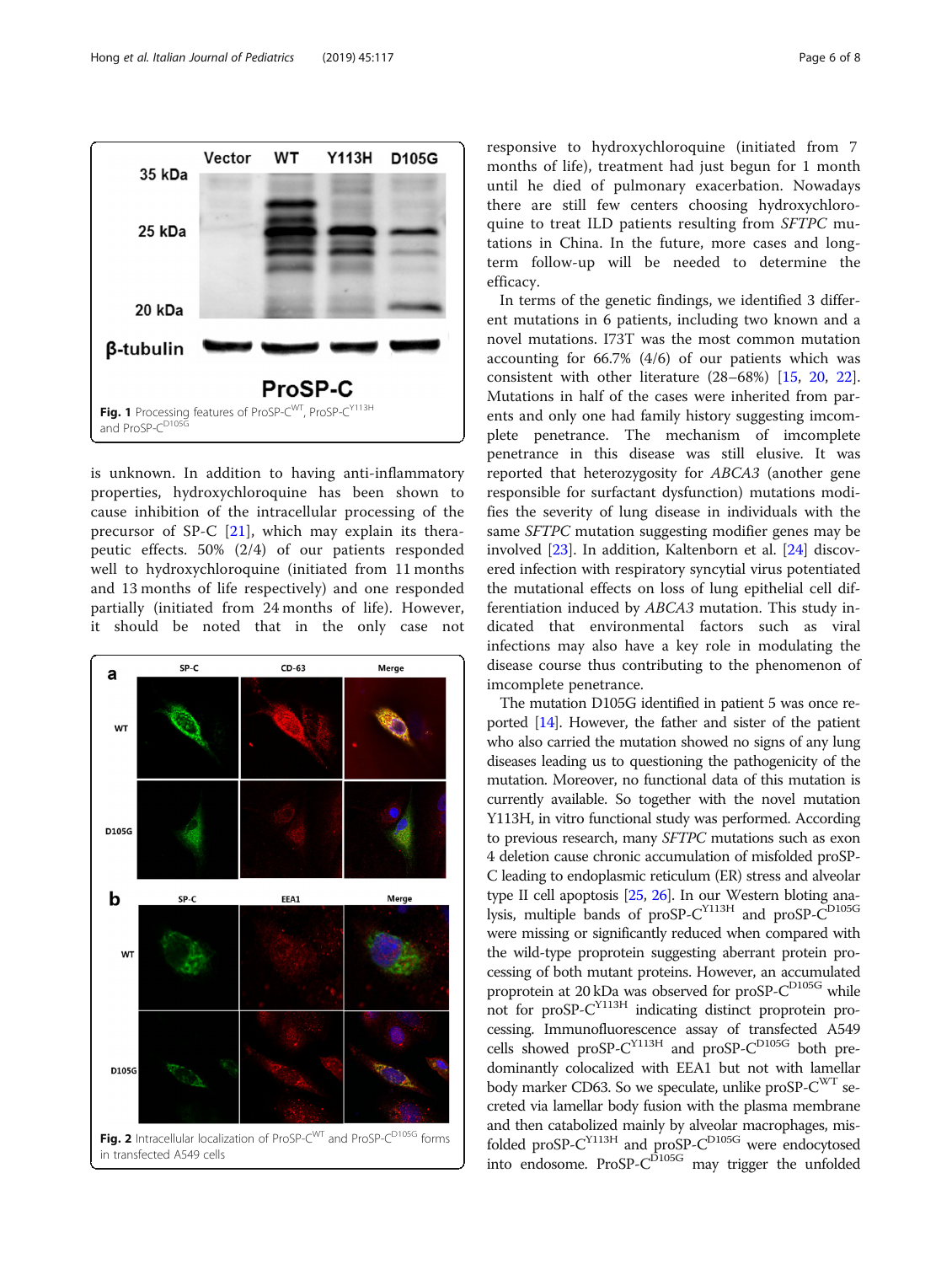<span id="page-6-0"></span>protein response and result in ER stress while proSP- $C<sup>Y113H</sup>$  may be degraded by the ubiquitin–proteasome system as previously described [13]. The difference in molecular pathogenesis between D105G and Y113H may partially explain why imcomplete penetrance occured in family of patient 5 but not patient 3.

A limitation of the study is that no lung samples of these patients were available. Therefore in vivo data regarding mutant SP-C expression and ultrastructure of alveolar type II cells were unclear. Besides, due to the rareness of this disease, our study is limited by small sample size and further multicenter study will be needed in the future. Also, a longer follow-up period is needed to determine the long-term outcome of the patients and the efficacy of the treatment.

## Conclusions

Our study confirmed SFTPC mutations were an important cause of childhood ILD in the Chinese population. I73T was also a common mutation in Chinese ILD children. A part of patients with SFTPC mutations can benefit from hydroxychloroquine treatment. A further multi-center longitudinal study will be needed to investigate the phenotype-genotype association and treatment effect in Chinese population.

#### Abbreviations

HCQ: Hydroxychloroquine; ILD: Interstitial lung disease; PH: Pulmonary hypertension; RCE: Right cardiac enlargement; RDS: Respiratory distress syndrome; SFTPC: Surfactant protein C gene; SP-C: Surfactant protein C

#### Acknowledgements

We would like to thank all the parents who agreed to participate in the study.

#### Authors' contributions

DH and DD designed the study, drafted the manuscript, analyzed data and equally contributed to the work. JL, CZ, TJ, YS, GJ, MM and LW collected the data. LQ participated in the study design and coordinated the study. All authors read and approved the final manuscript.

#### Funding

This study is supported by grants from the National Natural Science Foundation of China (No.8167150), the Development Fund for Shanghai talents (201450).

#### Availability of data and materials

The datasets are available from the corresponding author on reasonable request.

#### Ethics approval and consent to participate

This study was approved by the ethics committees of Children's Hospital of Fudan University. Written informed consent was obtained from all parents or guardians of the patients.

#### Consent for publication

All the authors gave the consent for publication.

#### Competing interests

The authors declare that they have no competing interests.

#### Author details

<sup>1</sup>Department of Respiratory Medicine, Children's Hospital of Fudan University, No.399 Wanyuan Road, Shanghai 201102, China. <sup>2</sup>Children's Hospital of Fudan University, No.399 Wanyuan Road, Shanghai 201102, China.

## Received: 19 March 2019 Accepted: 21 August 2019 Published online: 28 August 2019

#### References

- 1. Clement A, Eber E. Interstitial lung diseases in infants and children. Eur Respir J. 2008;31:658–66.
- 2. Wert SE, Whitsett JA, Nogee LM. Genetic disorders of surfactant dysfunction. Pediatr Dev Pathol. 2009;12:253–74.
- 3. Nogee LM. Genetic basis of children's interstitial lung disease. Pediatr Allergy Immunol Pulmonol. 2010;23:15–24.
- 4. Whitsett JA, Weaver TE. Hydrophobic surfactant proteins in lung function and disease. N Engl J Med. 2002;347:2141–8.
- 5. Nogee LM, Dunbar AR, Wert SE, et al. A mutation in the surfactant protein C gene associated with familial interstitial lung disease. N Engl J Med. 2001; 344:573–9.
- 6. Thomas AQ, Lane K, Phillips JR, et al. Heterozygosity for a surfactant protein C gene mutation associated with usual interstitial pneumonitis and cellular nonspecific interstitial pneumonitis in one kindred. Am J Respir Crit Care Med. 2002;165:1322–8.
- 7. Soraisham AS, Tierney AJ, Amin HJ. Neonatal respiratory failure associated with mutation in the surfactant protein C gene. J Perinatol. 2006;26:67–70.
- 8. Ono S, Tanaka T, Ishida M, et al. Surfactant protein C G100S mutation causes familial pulmonary fibrosis in Japanese kindred. Eur Respir J. 2011;38:861–9.
- 9. Akimoto T, Cho K, Hayasaka I, et al. Hereditary interstitial lung diseases manifesting in early childhood in Japan. Pediatr Res. 2014;76:453–8.
- 10. Huang L, Wang M, Chen Z, et al. I73T mutation in the pulmonary surfactant protein C gene associated with pediatric interstitial lung disease: a case study and the review of related literature. Zhonghua Er Ke Za Zhi. 2014;52: 846–50.
- 11. Chen J, Nong G, Liu X, et al. Genetic basis of surfactant dysfunction in Chinese children: a retrospective study. Pediatr Pulmonol. 2019;54:1173– 1181.
- 12. Kurland G, Deterding RR, Hagood JS, et al. An official American Thoracic Society clinical practice guideline: classification, evaluation, and management of childhood interstitial lung disease in infancy. Am J Respir Crit Care Med. 2013;188:376–94.
- 13. Hong D, Qi Y, Liu J, et al. A novel surfactant protein C mutation resulting in aberrant protein processing and altered subcellular localization causes infantile interstitial lung disease. Pediatr Res. 2017;81:891–7.
- 14. Willander H, Askarieh G, Landreh M, et al. High-resolution structure of a BRICHOS domain and its implications for anti-amyloid chaperone activity on lung surfactant protein C. Proc Natl Acad Sci U S A. 2012;109:2325–9.
- 15. Guillot L, Epaud R, Thouvenin G, et al. New surfactant protein C gene mutations associated with diffuse lung disease. J Med Genet. 2009;46:490–4.
- 16. Kroner C, Reu S, Teusch V, et al. Genotype alone does not predict the clinical course of SFTPC deficiency in paediatric patients. Eur Respir J. 2015; 46:197–206.
- 17. Poterjoy BS, Vibert Y, Sola-Visner M, et al. Neonatal respiratory failure due to a novel mutation in the surfactant protein C gene. J Perinatol. 2010;30:151–3.
- 18. Cameron HS, Somaschini M, Carrera P, et al. A common mutation in the surfactant protein C gene associated with lung disease. J Pediatr. 2005;146: 370–5.
- 19. Avital A, Hevroni A, Godfrey S, et al. Natural history of five children with surfactant protein C mutations and interstitial lung disease. Pediatr Pulmonol. 2014;49:1097–105.
- 20. Thouvenin G, Abou TR, Flamein F, et al. Characteristics of disorders associated with genetic mutations of surfactant protein C. Arch Dis Child. 2010;95:449–54.
- 21. Beers MF. Inhibition of cellular processing of surfactant protein C by drugs affecting intracellular pH gradients. J Biol Chem. 1996;271:14361–70.
- 22. Turcu S, Ashton E, Jenkins L, et al. Genetic testing in children with surfactant dysfunction. Arch Dis Child. 2013;98:490–5.
- 23. Bullard JE, Nogee LM. Heterozygosity for ABCA3 mutations modifies the severity of lung disease associated with a surfactant protein C gene (SFTPC) mutation. Pediatr Res. 2007;62:176–9.